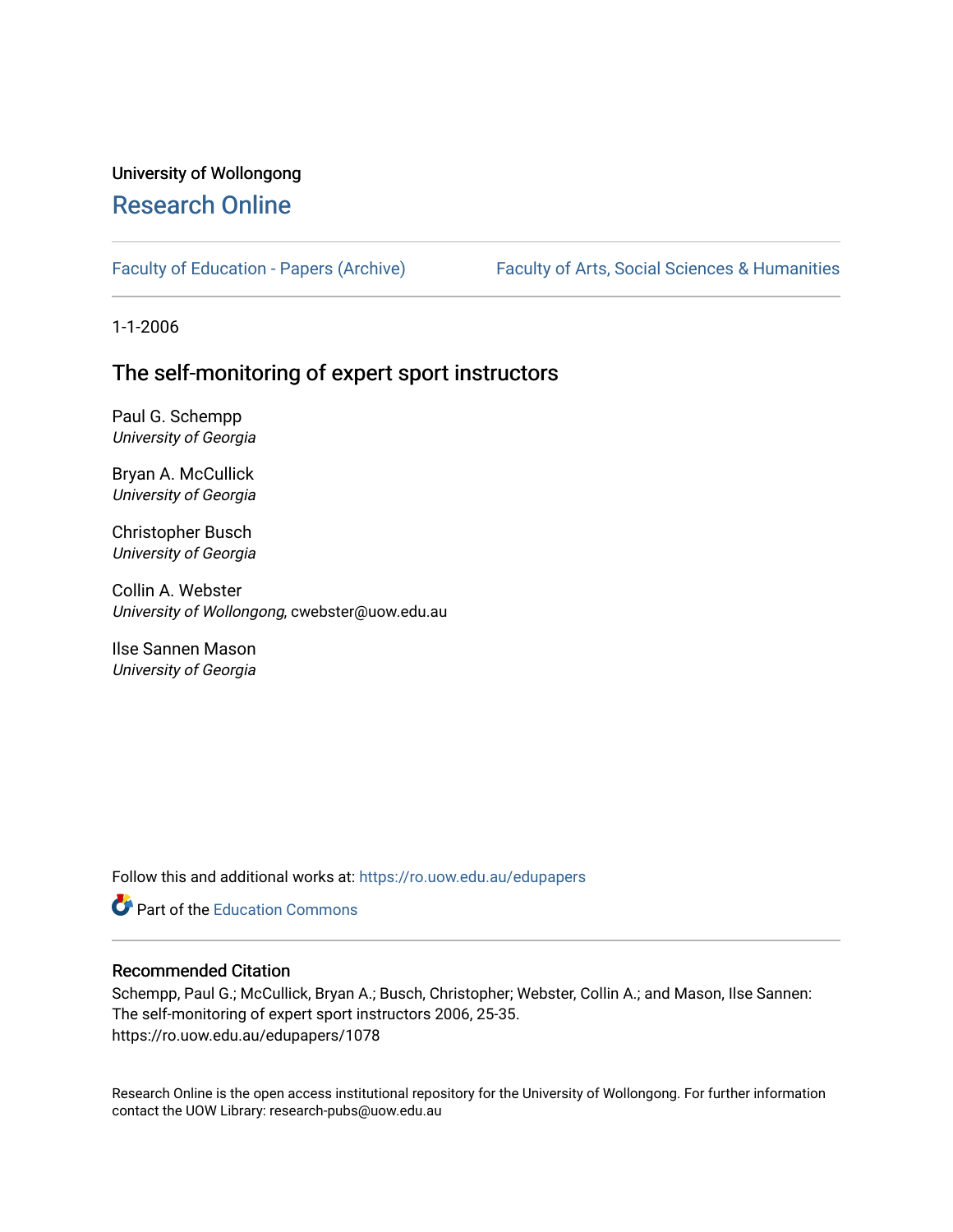Sports Science  $1-1-4$  proof  $27-1-06$  2:41 pm Page  $25/$ 

International Journal of Sports Science & Coaching Volume  $1 \cdot$  Number  $1 \cdot 2006$ 

# The Self-Monitoring of **Expert Sport Instructors**

### Paul G. Schempp, Bryan A. McCullick, Christopher A. Busch, **Collin Webster and Ilse Sannen Mason**

Sport Instruction Research Laboratory, University of Georgia, Athens, GA 30602, USA Email: sportlab@uga.edu

This study was funded by a grant from Golf Magazine

#### **ABSTRACT**

This study identified the major facets of professional practice monitored by expert teachers. Specifically, the skills and knowledge expert sport instructors regularly scrutinized in order to improve their teaching and coaching were categorized and examined. Data were collected from 31 teachers listed by Golf Magazine as the Top 100 Golf Instructors in America. The teachers listed aspects of their teaching they regularly monitored in assessing their own strengths and weaknesses. Data were analyzed in three steps. First, responses were reviewed to identify the characteristics monitored by the teachers. Second, characteristics grouped under each theme were reviewed and clustered into representative categories. Third, all categories were reviewed to ensure every characteristic identified by the teachers was accounted for by theme or category, and that the investigators unanimously agreed to the coding of each characteristic. From this process, five themes were constructed that represented the activities and qualities most often monitored by expert teachers: (a) skills (i.e., things teachers do), (b) knowledge base (i.e., things teachers know), (c) personal characteristics (i.e., things teachers are), (d) philosophy (i.e., things teachers believe), and (e) tools (i.e., things teachers use).

Key Words: Self-Monitoring, Expert Teaching, Sport Instruction, Golf Instruction

#### THE SELF-MONITORING IN EXPERT SPORT INSTRUCTORS

Learning a skill or acquiring knowledge in any discipline requires an instructional source. Those seeking knowledge often search for the most reliable and comprehensive source available. This logic presents a quandary for those who are the best or expert in their fields. How do the best get better? Where do experts turn to discover ways to improve their already outstanding performance? According to prevailing theories of expertise, they often turn to themselves.

Rob Neal (Golf Biodynamics, Inc, USA) Reviewers: Janet Starkes (McMaster University, Canada)

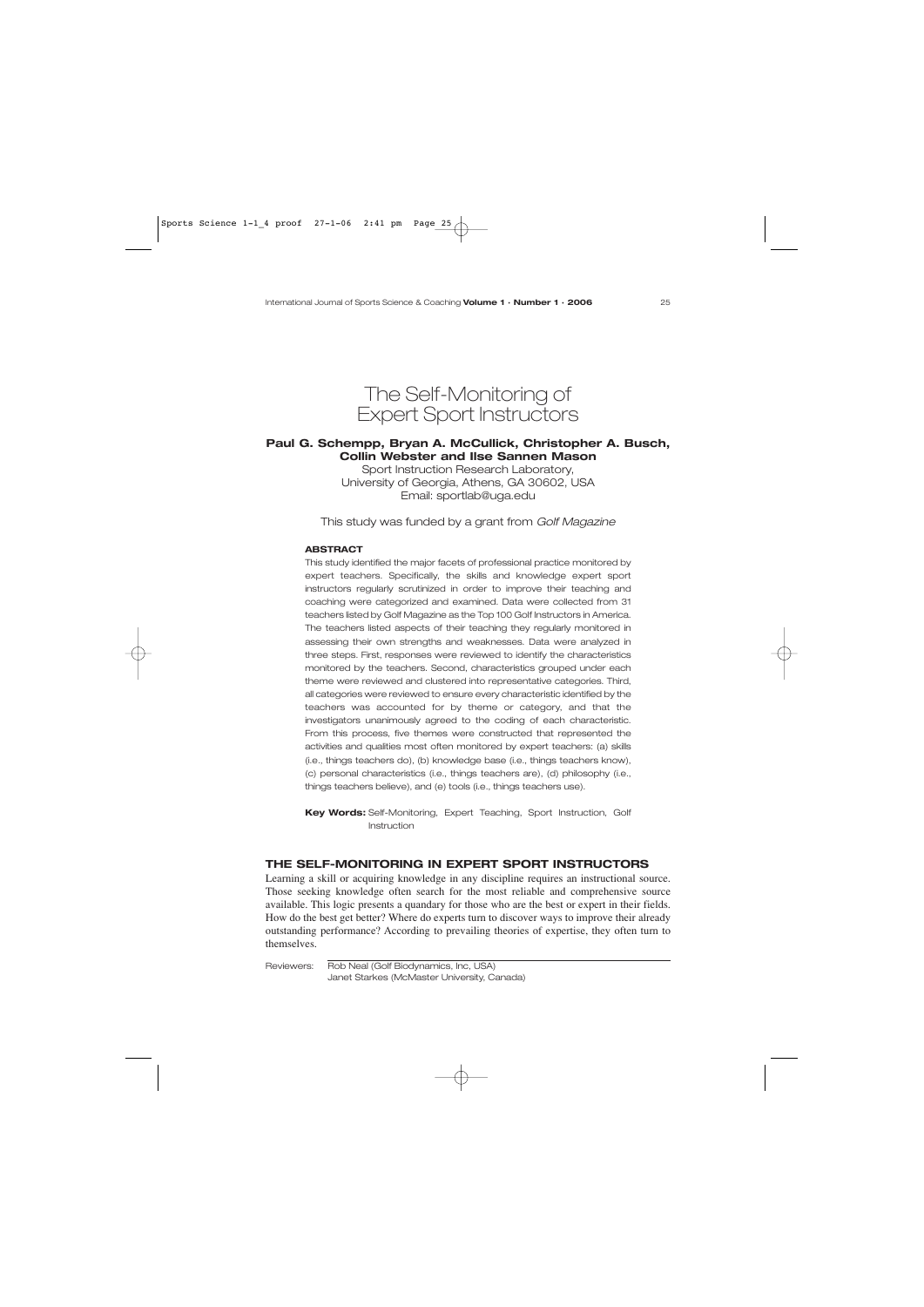Sports Science  $1-1-4$  proof  $27-1-06$  $2:41$  pm

The Self-Monitoring of Expert Sport Instructors

Cognitive psychology offered the first foothold in understanding expertise  $[1, 2, 3]$ . In turn, this body of work has influenced educational psychology [4, 5]. The importance of research on the cognition of experts came to light when it was discovered that novices benefit by learning and mimicking the schemata, or thinking patterns, of experts [6].

Berliner [4] suggested that through the study of expert teachers, researchers may learn their patterns and practices and thus, identify beneficial characteristics for teachers, coaches, and the educational community. These identified characteristics of expertise may potentially assist educational programs by improving the instruction of novice teachers. Tan [7] identified seven elements of expertise: a) extensive knowledge base that is domain specific, b) hierarchal organization of that knowledge base, c) acute perceptions, d) problem identification and resolution, e) automaticity of behavior, f) long- and short- term memory, and g) self-monitoring. It is the final element, self-monitoring, that is of interest in the present study, because it is potentially one of the key methods by which the best improve.

Ericsson [3] makes the point that the internal representations or cognitive models of expert performers have two goals. "The first goal is to constantly improve the given level of performance and the second goal is to exhibit the best possible performance that is attainable given the current level of skill" (p. 39). In the larger scheme of cognition, or metacognition, of experts, self-monitoring would be a critical component in constructing mental representations for improving performance levels. From the perspective of teacher cognition, self-monitoring allows teachers to decide which teaching factors can most improve their performance and if or how to make those changes.

Kilbourn [8] believed self-monitoring to be an aspect of professionalism, because the process addresses the central points of an occupation. As a process, "self-monitoring refers to the personal supervision of one's own practice" (p. 722). Self-monitoring is the reflective practice of tracking and recording one's own performance [9, 10]. Self-monitoring inspires a teacher or coach to move beyond an evaluation of one's experiences and engage in an introspective process of critical self-analysis [11]. Through this process, elements of professional practice, which merit increased attention and scrutiny are identified. Goalsetting and behavior change become linked in an on-going critique of performance [11].

There has been extensive research seeking to discover the successful and essential use of self-monitoring in the development of superior performances. Self-monitoring characteristics have been identified and implemented by actors [12], academic students [13, 14], and athletes [15, 16]. There has also been extensive research on the use of self-monitoring and teacher development in various subjects [17, 18, 19, 20]. Most recently, Baylor and Kitsantas [21] conducted research on the validation of self-reflective tools to assist novice instructional planners in the development of effective self-monitoring practices. While self-monitoring has been identified as a crucial process used by expert athletes, musicians, physicists, and writers [9, 16, 22], it remains to be seen if expert coaches or sport instructors use this skill.

The purpose of this study was, therefore, to identify criterion characteristics of professional practice monitored by expert teachers. Specifically, this study endeavored to discover the topics or factors representing both strengths and weaknesses of professional practice that are closely and continually monitored by expert sport instructors.

#### **METHOD**

This study is a part of a larger study of expert teachers' self-monitoring. A study of the process and strategies used in self-monitoring using the same participants, but different data has been completed [23]. In the first study, the process of self-monitoring was investigated and in this study the products of self-monitoring were analyzed.

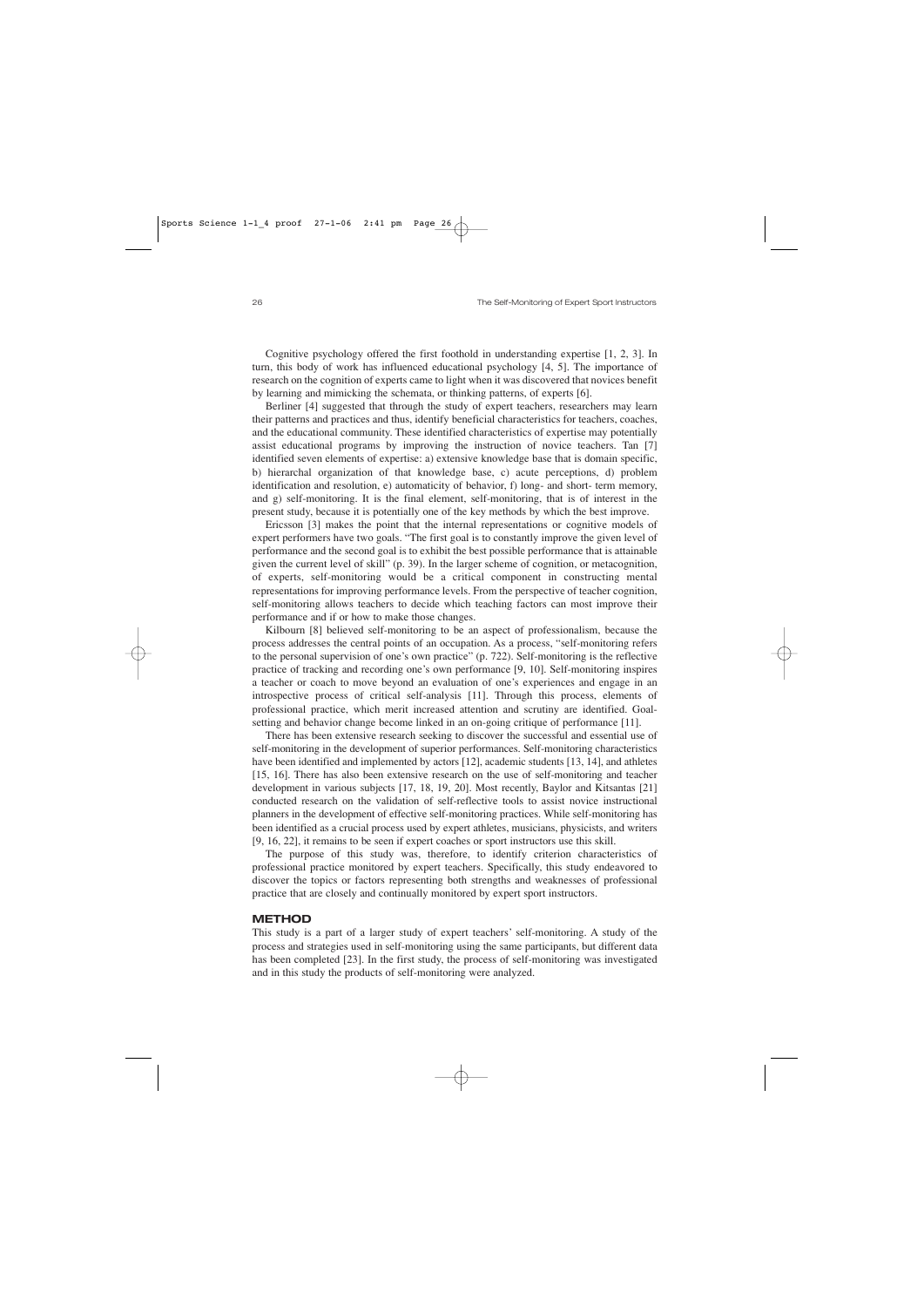Sports Science  $1-1-4$  proof  $27-1-06$ 2:41 pm

International Journal of Sports Science & Coaching Volume 1 · Number 1 · 2006

#### **PARTICIPANTS**

The participants in this study were 31 of Golf Magazine's Top 100 Golf Instructors in America. These teachers are widely recognized by both the public and the media as among the best teachers of their sport in the United States. The teachers were appointed to the list of Top 100 through a peer and professional organization nomination and then selected by a panel of experts convened by *Golf Magazine*. The panel uses a questionnaire completed by the teachers along with supporting documentation supplied by the teachers. The criteria for selection includes a minimum of 10 years teaching experience, attainment of advanced education or certification, student accomplishments, reputation amongst peers, and teaching philosophy and practices that reflect expertise [5]. The list is reevaluated and refreshed every two years.

The participants in this study were attending the Top 100 Golf Instructor Teaching Summit at the time these data were collected. A table was set up near the registration counter, and the teachers were requested to participate in this study immediately after they registered for the conference. After completing an approved Informed Consent Form, participants were given the survey. The teachers were allowed as much time as they deemed necessary to complete the two question survey form. The teachers were not allowed to discuss their responses with other participants until they had completed the survey. The majority of teachers completed the form in 20-30 minutes.

#### DATA COLLECTION

*Instrument*. To collect data that would serve to address the purpose of this study, a survey was developed whereby teachers identified those specific professional practices considered strengths and weaknesses that were monitored on a regular basis. The original survey was pilot tested with four golf instructors who were not participants in this study. Following pilot testing, the survey was modified to improve clarity of directions, yield specific responses, and adjust the time demands placed on the teachers completing the survey.

#### DATA ANALYSIS.

There were three phases used in analyzing the collected data.

*Phase One.* The research team independently reviewed the collected data, representing the written survey responses from the 31 teachers. From these responses, the investigators identified and quantified the professional practice components most often monitored by expert teachers. At the completion of this phase, the identified characteristics were compiled from the individual investigators into a single spreadsheet.

*Phase Two.* The listed characteristics were collectively reviewed by the research team with the intent of identifying themes in the data. Initially, it appeared most, if not all, of the characteristics could be represented by one of four themes. These themes included: (a) personal characteristics (i.e., things teachers are), (b) knowledge base (i.e., things teachers know), (c) skills (i.e., things teachers do), and (d) tools (i.e., things teachers use). To test the validity and comprehensive nature of these themes, the investigators took each listed characteristic in turn and attempted to place them in one of the four categories. Few of the characteristics overlapped, however another theme was added to accommodate a collection of characteristics that did not comfortably fit under the original four themes. A fifth theme was then added: (e) philosophy (i.e., things you believe). The individual characteristics recorded by the teachers were then categorized into one of the five themes.

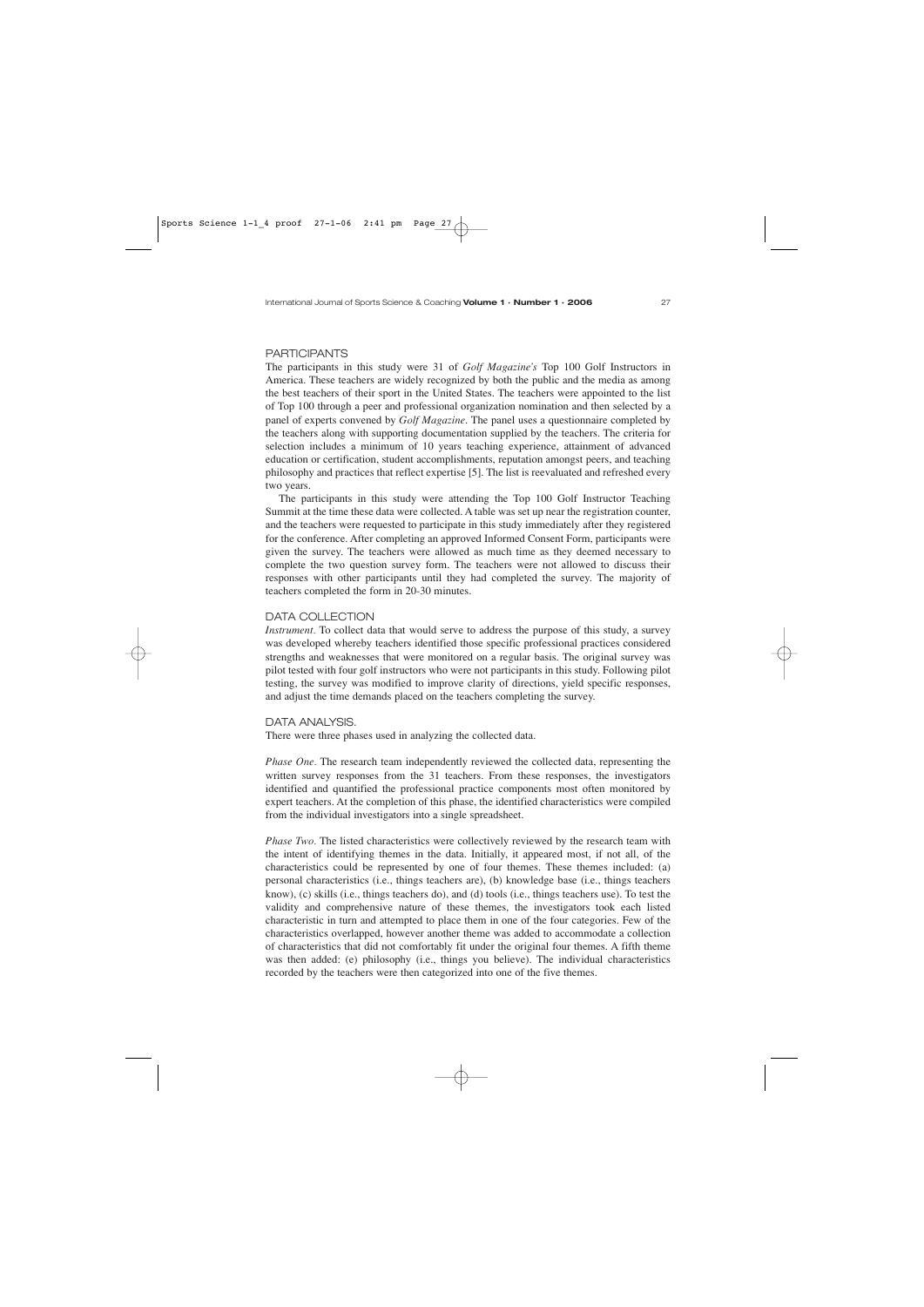Sports Science 1-1\_4 proof 27-1-06 2:41 pm

The Self-Monitoring of Expert Sport Instructors

*Phase 3.* The next step in analyzing data was to review the characteristics under each theme in order to group the characteristics into representative categories. First, the characteristics listed by the teachers as strengths were analyzed, followed by the characteristics listed as weaknesses. Unlike the themes, attributes identified as strengths and weaknesses could not be accurately represented by a singular category structure. The category structures for the strengths and weaknesses were, therefore, not identical. That is, there were characteristics that may have been identified by some teachers as strengths and some teachers as weakness, characteristics that were only identified as weaknesses, and several characteristics that were identified only as strengths by the teachers.

#### **RESULTS**

Data analysis revealed five themes representing the characteristics or factors in professional practice monitored by expert teachers: (a) skills (i.e., things teachers do), (b) knowledge base (i.e., things teachers know), (c) personal characteristics (i.e., things teachers are), (d) philosophy (i.e., things teachers believe), and (e) tools (i.e., things teachers use). Under these themes, discrete categories were identified. In the following section, each theme will be defined and categories explained.

Skills. This theme represented the tasks teachers undertook in meeting their professional obligations. The experts monitored this area most often, with over twice as many characteristics identified when compared to other themes. This finding suggests that expert teachers most often monitored those actions that could be improved with increased practice and knowledge. This finding supports previous research, which identified coaching skills as highly valued by accomplished teachers [24]. Ninety-three characteristics were classified into six different categories and comprised the theme: skills.

Of these skills, the one mentioned most often as being monitored by our participants was instruction. Instruction represented teachers' actions that most directly impacted student learning. Within the instructional skills regulated, the researchers found consistent groupings of characteristics in the following areas: a) pedagogical skills, b) communication, c) golf skills, d) lesson structure, e) analytic skills, and f) administration skills. The researchers felt these subdivisions better clarified the self-monitoring characteristics identified with respect to instruction.

Pedagogical skills, the most frequently cited characteristic  $(n=25)$ , included competencies such as, "metaphor and image use," "timing," "vocabulary used," "elicit self-discovery." For one teacher, this meant monitoring "my ability to adjust my teaching to the student's strengths." For another teacher, it meant findings ways of "making the instruction simple and doable." Previous research has shown that it is the quality of teachers' pedagogical skills that makes them most memorable in the minds of students [25]. Therefore, it appears fitting that the expert teachers in this study would select pedagogical skill as the skill most often monitored.

Another important aspect of the skills theme was the category of communication. Communication was viewed as a critical skill in expert teaching, as evidenced by it being regulated by 45% of the expert teachers in this study. An example of such communication was found in the report of one teacher who stated:

"I have worked hard to make sure of the meaning of words. I am very careful to make my words mean what I want, and that the lines of communication are open. This is an ongoing awareness."

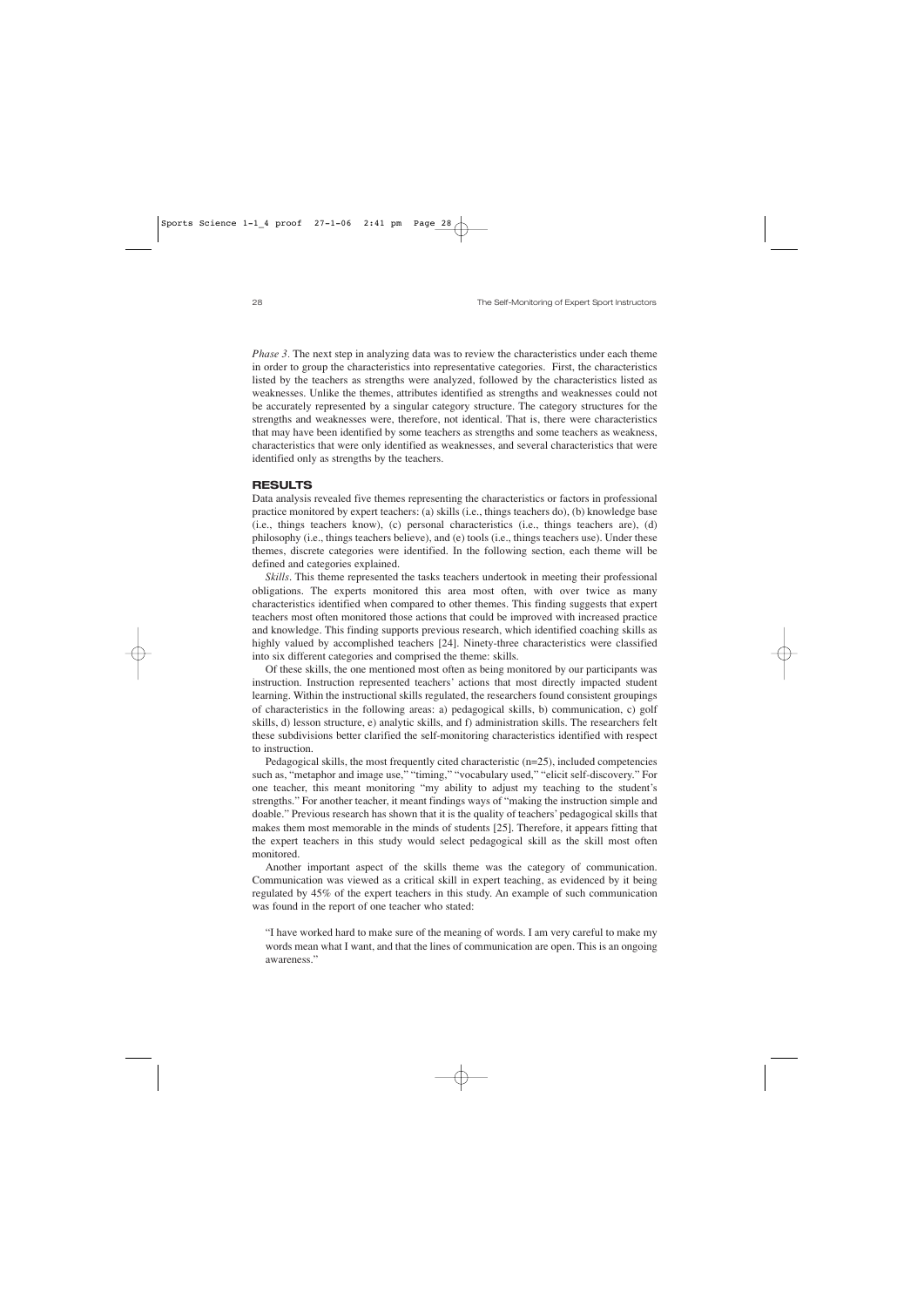Sports Science  $1-1-4$  proof  $27-1-06$ 2:41 pm

#### International Journal of Sports Science & Coaching Volume 1 · Number 1 · 2006

Another teacher wrote that they monitor, "being able to listen to the student and then making sure that the student hears what you are saying back to them." Other communication skills monitored by the teachers included: "clear and organized communication," "visual communication," "delivery of information," and "asking for questions."

The instructor's ability to perform golf skills, the second subcategory of instructional skills, was monitored due to the instructor's belief that explaining and demonstrating the spectrum of skills required to play golf was fundamental to sound instruction. Among the skills reported in this area were the ability to "correct ball flight within 20 minutes," "club fitting," "stick with the basic fundamentals," and using "cause and effect instruction, which is related back to ball flight." One teacher reported his self-monitoring led him to "study various short game (teaching) styles in trying to improve my approach."

Lesson structure identified characteristics focused on specific portions of the lesson such as planning, content introduction and integration, or pacing of instruction. One teacher reported that she closely monitored the final part of the lesson: "...closing the lesson when I know it needs to close. The students always want more information than they can handle." Another subcategory of instructional skills was the ability to motivate students. A competent command and improvement in these skills led teachers to stimulate students to learn, practice and appreciate the game of golf. To one teacher, "keeping people motivated to improve is one of the keys to any instructor's success."

Analytic skills are also monitored by teachers, but less so than instructional and communication skills. The ability to diagnose and analyze student performance is an important aspect of offering effective instruction, so attention to analysis is deemed necessary. "Diagnostic ability [allows me] to determine what is the best way to make the student aware of what their problem is, and then help them become more aware of how to correct it." Another teacher reported:

"I ask interview questions, check physical limitations, and get a complete picture before I make my decisions about where to take the lesson. I keep an eye on developments that would strengthen my assessment skills."

The final skill monitored by the studied experts was administration. Skills in this category included "better record keeping" and "scheduling." Interestingly, only seven teachers mentioned this skill, it did not, therefore, appear to be critical to expert instruction. In comparing the nature of these skills to those mentioned more often, administrative skills appear ancillary to the role of teaching and coaching while instruction, communication and analytic skills represent the core of expert teachers' skill competencies. In other words, the level of one's expertise in administrative skills has potentially little bearing on one's expertise as a teacher, but being highly skilled in instruction, communication and analysis may be, as implied by the self-regulation of these expert teachers, central skills for expert teaching.

Knowledge Base. Teachers' knowledge base was the second largest theme identified by the researchers and defined by the things teachers knew. This theme included 42 characteristics that were classified in seven categories of knowledge: a) golf, b) learners/ students, c) kinesiology, d) teaching, e) business, f) technology, and g) general. Golf knowledge was the knowledge category that was most often monitored. Specifically, this category represented the information the expert teachers gathered and possessed relative to all aspects of golf. The areas of golf knowledge identified by these teachers included, "golf stroke engineering," "bunker game," "knowledge of the short game," and "club fitting." One teacher in our sample who regularly appears on American television due to his knowledge of

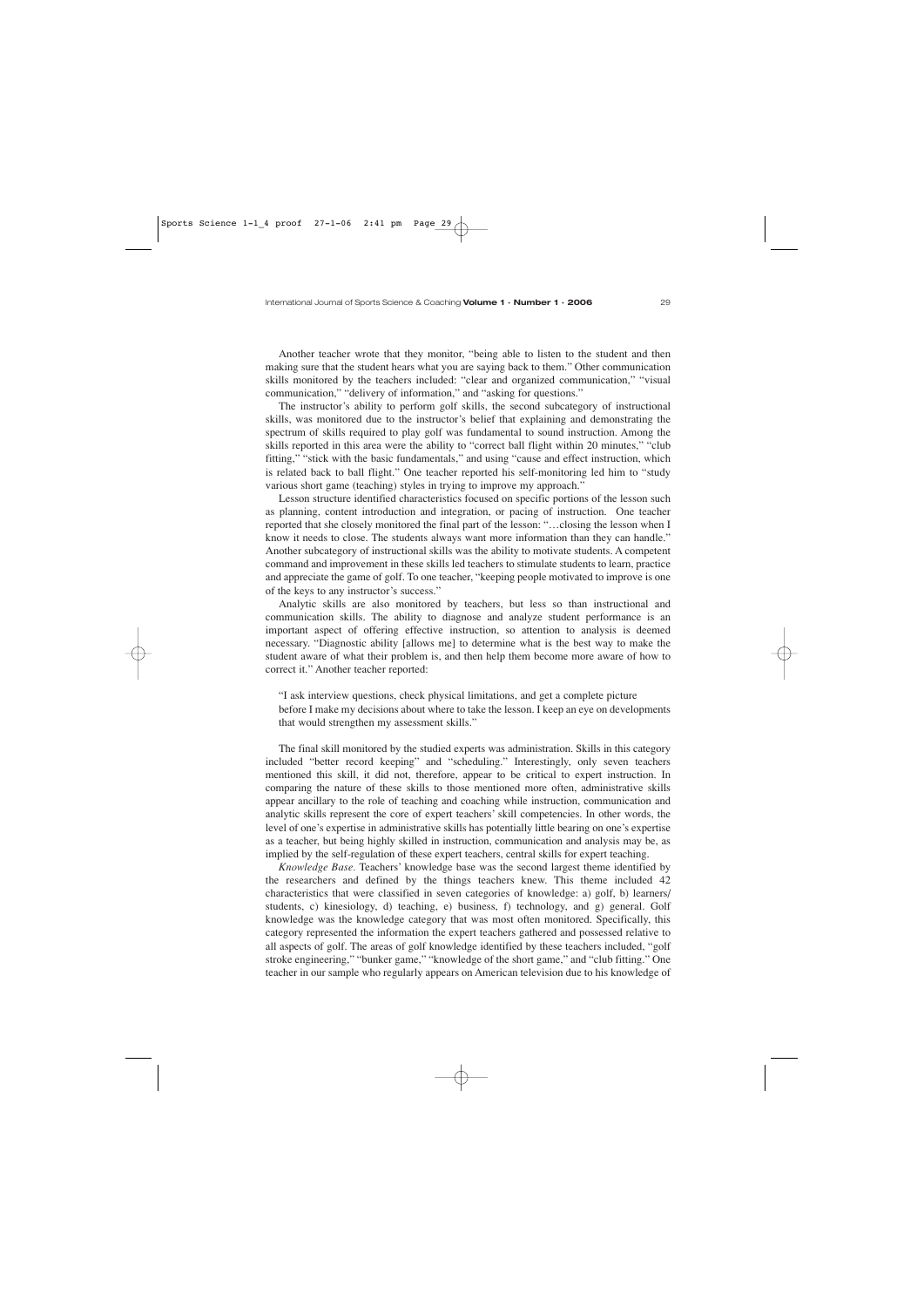Sports Science  $1-1-4$  proof  $27-1-06$  2:41 pm Page  $30$ 

The Self-Monitoring of Expert Sport Instructors

equipment and golf-related fitness reported monitoring: "my understanding of equipment and how it affects the golf swing. I work with club manufacturers to get a better grasp of shafts, balls, etc."

Knowledge of the sport was the area of knowledge most often monitored by expert teachers, but knowledge of students followed closely behind in the scrutiny received by the experts. Having knowledge of students and understanding their strengths and barriers was an important characteristic of self-monitoring for 10 out of the 31 teachers in this study. The importance can be seen from one teacher's account:

"I would like to learn more about research on human learning - especially adult learning. I have begun to spend more of my spare time broadening my knowledge of what I consider to be a weakness and I believe this will help me help my students."

Other areas of knowledge reported as being self-monitored included knowledge of kinesiology, teaching, business, technology and general (see Table 2). For the most part, however, these knowledge areas were reported by approximately 10% of the teachers or less. They did not, therefore, appear to be critical in the self-regulating activities of these expert teachers.

| Theme         | Category/       | Subcategory                        | <b>Number of Identified Characteristics</b> |
|---------------|-----------------|------------------------------------|---------------------------------------------|
| <b>Skills</b> | Instruction     |                                    | 47                                          |
|               |                 | Pedagogical Skills (25)            |                                             |
|               |                 | Golf Skills (11)                   |                                             |
|               |                 | Lesson Structure (9)               |                                             |
|               |                 | Motivation (7)                     |                                             |
|               | Communication   |                                    | 20                                          |
|               | Analysis        |                                    | 10                                          |
|               | Administration  |                                    |                                             |
|               | Golf (personal) |                                    |                                             |
|               |                 | Developing Teacher/Student Rapport | 4                                           |
|               | $Total =$       |                                    | 93                                          |

Table 1. Categorical breakdown for Skills.

Table 2. Categorical breakdown for Knowledge Base.

| <b>Theme</b>   | Category            | <b>Number of Identified Characteristics</b> |
|----------------|---------------------|---------------------------------------------|
| Knowledge Base |                     |                                             |
|                | Golf                | 13                                          |
|                | Learners / Students | 10                                          |
|                | Kinesiology         | 6                                           |
|                | Teaching            | 4                                           |
|                | <b>Business</b>     |                                             |
|                | Technology          |                                             |
|                | General             | $\mathbf 3$                                 |
|                | $Total =$           | 42                                          |

Personal Characteristics. Personal characteristics represented the qualities of teachers and represented 18% of the self-monitoring activity reported by the teachers in this study. Within this theme, caring was the category most often monitored. Caring has often been

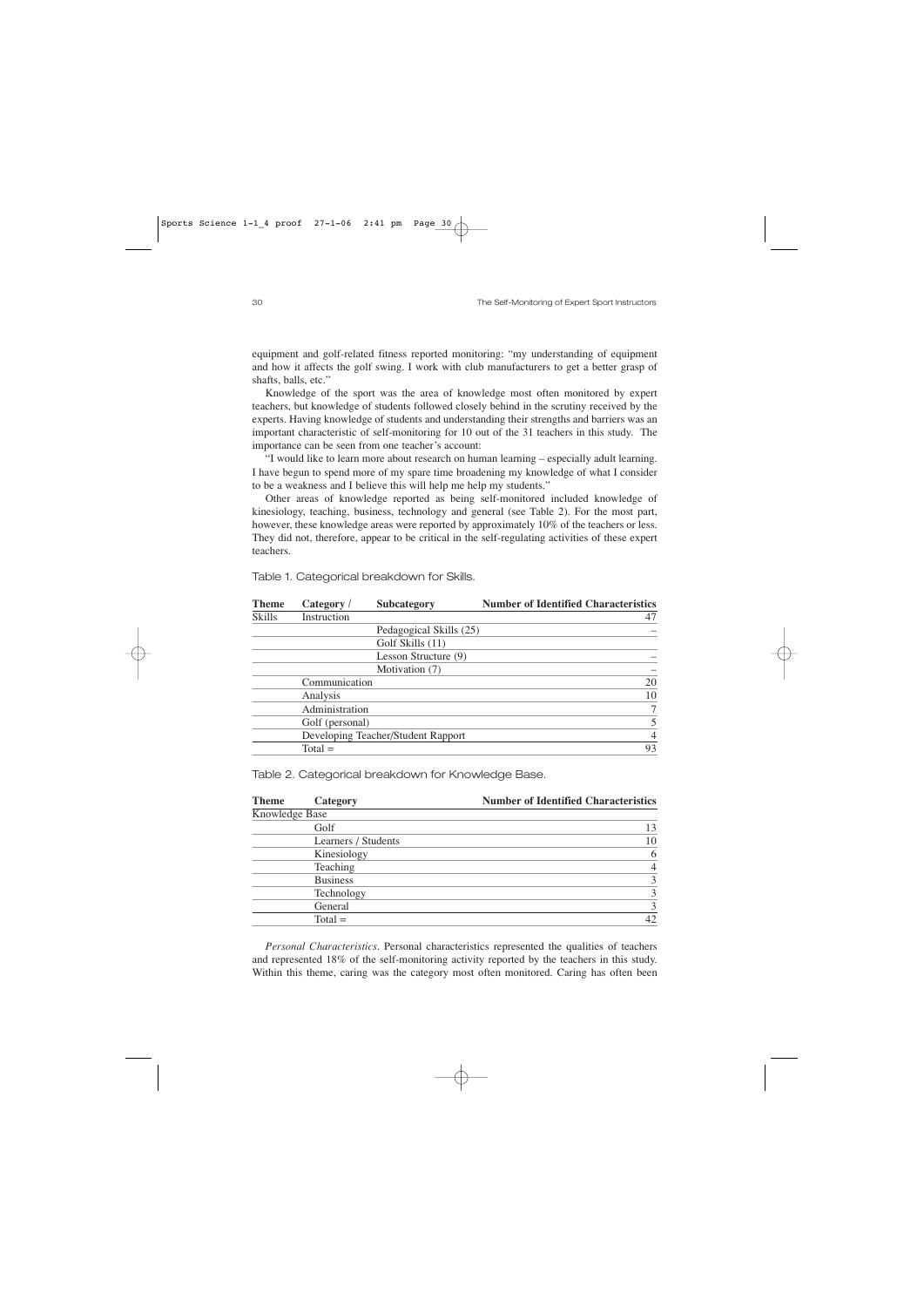Sports Science 1-1\_4 proof 27-1-06 2:41 pm

International Journal of Sports Science & Coaching Volume  $1 \cdot$  Number  $1 \cdot 2006$ 

recognized for its role in expert teaching, and therefore this finding came as little surprise [26, 27, 28]. Teachers who mentioned that they monitored their compassion and commitment to students and the profession were numerous. One expert teacher stated, "My commitment is to my student – I build long-term relationships with my students and create a plan to help the golfer reach their goals."

Disposition was mentioned by six teachers. A teacher's disposition was monitored when it appeared to interfere with effective instruction. For example, one teacher wrote that being "strong-willed can lead to being narrow-minded." There were instances, however, when a teacher's disposition was monitored for its positive contributions to a lesson: "Trying to get into their (students') shoes. Empathy is what fascinates me."

The remaining characteristics reveal distinct qualities that were monitored for the potential influence these characteristics had on the instructional process (see Table 3). Passion, trust, joy and patience, for example, were seen as contributors to effective teaching. While balancing one's lifestyle, maintaining fitness and having a curious mind were seen as contributing to the teacher's ability to provide the best instruction possible. None of these categories were mentioned more than a few times and therefore not considered major trends in the self-monitoring of expert teachers.

**Theme Number of Identified Characteristics** Category Personal Characteristics 10 Caring Disposition 6  $\overline{4}$ Passion  $\overline{4}$ Trust  $\overline{4}$ Joy  $\overline{2}$ Patience  $\overline{2}$ Lifestyle  $\overline{2}$ Fitness **Curious Analytical Mind**  $\mathbf{1}$  $\mathbf{1}$ Open Minded Staleness  $\mathbf{1}$ 37  $Total =$ 

Table 3. Categorical breakdown for Personal Characteristics.

Philosophy. This theme identified the areas of teachers' beliefs. Given that the experts in this study had on average 17 years of experience, it is logical to assume that their beliefs would be relatively stable, which may offer a plausible explanation for the limited selfmonitoring in this theme relative to skills, knowledge and personal characteristics (i.e., 29 identified characteristics versus 93, 42 and 37 respectively). The teachers who monitored their philosophy appeared to fall into two categories: (a) those who wanted to insure faithfulness to their beliefs, and (b) those who wanted to consider the beliefs of others. These were not necessarily mutually exclusive perspectives.

An example of monitoring practices to insure faithfulness to one's beliefs can be evidenced in the report of one teacher who wrote:

"[Because] the learner is more important than the teacher, workable efficient instruction is a student-centered environment that tries to help improve the learning potential of the learner only so the learner can develop insights and tools to change their own poor habits."

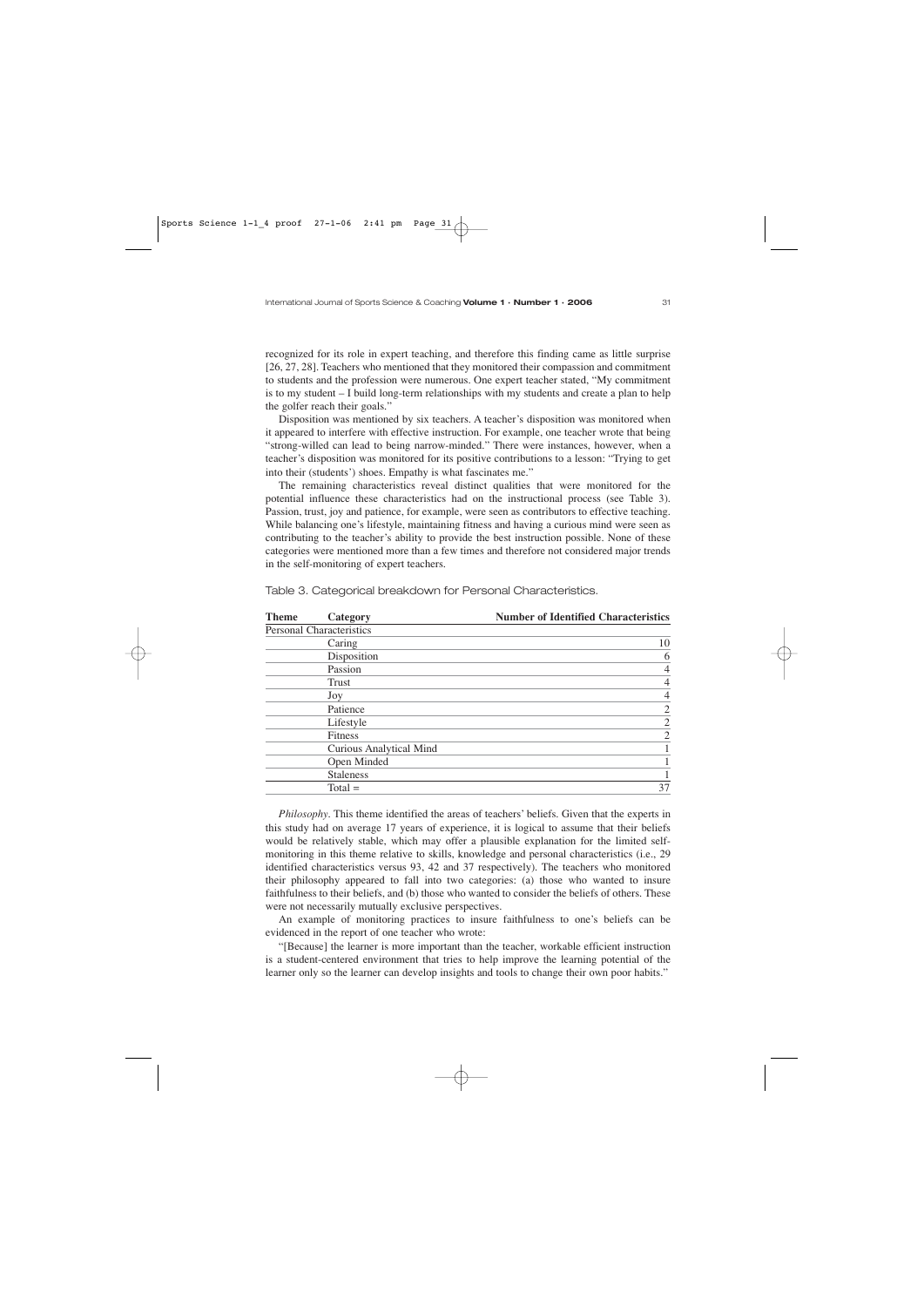Sports Science  $1-1-4$  proof  $27-1-06$  2:41 pm

The Self-Monitoring of Expert Sport Instructors

As a method of self-monitoring their own beliefs, several teachers reported that they liked to listen to others' share beliefs about teaching. In this way, the expert teacher can test the efficacy of their own beliefs regarding instruction and consider alternatives. As an example, one teacher reported that he liked, "talking to different instructors that teach a certain belief about why their way is best."

Within the philosophy theme were four categories: (a) student (beliefs about learner needs and characteristics), (b) content (beliefs about what to teach), (c) instruction (beliefs about the purpose and ways of teaching), and (d) programmatic (beliefs about the structure of teaching) (see Table 4). Topics that were monitored for the potential influence regarding the student included, "commitment to student," "individuality," "teach and learn form the student," and the "general improvement of each student." Beliefs monitored relative to content included a focus on "fundamentals" and the need to "stick to basics." Instruction oriented beliefs included "individualizing the lesson," "student oriented instruction," and "to do, observe, and adjust."

Table 4. Categorical breakdown for Philosophy.

| Theme      | Category     | <b>Number of Identified Characteristics</b> |  |
|------------|--------------|---------------------------------------------|--|
| Philosophy |              |                                             |  |
|            | Student      | 10                                          |  |
|            | Content      | $\mathbf Q$                                 |  |
|            | Instruction  |                                             |  |
|            | Programmatic |                                             |  |
|            | Total        | 29                                          |  |
|            |              |                                             |  |

Table 5. Categorical breakdown for Tools.

| Category                 | <b>Number of Identified Characteristics</b> |
|--------------------------|---------------------------------------------|
|                          |                                             |
| Technology               |                                             |
| <b>Technology Tools</b>  |                                             |
| <b>Performance Tests</b> |                                             |
| Administration           |                                             |
| Total                    | Q                                           |
|                          |                                             |

Tools. The final theme, tools, was defined as the aids teachers used in their teaching. The characteristics within this theme identified the need to incorporate the use of technology, as well as improve on its use during teaching. The use of technology was also identified in their record keeping of student performance and managerial aspects of teaching. One expert teacher felt that "the use of video/technology" was very important, saying, "video and other technologies [could] speed the learning process," and "by keeping up with the latest versions of technology I feel I gain an edge in my ability to communicate with my students."

The value of monitoring instructional tools can be seen in research conducted by Allinder [17], who discovered that teachers who self-monitored their use of curriculum-based measurement were able to effectively revise instructional plans in ways that promoted student achievement over teachers who did not monitor the use of this tool. It would, therefore, seem that these expert teachers recognize the importance of monitoring their instructional tools as a method of increasing the learning of their students and their effectiveness as teachers.

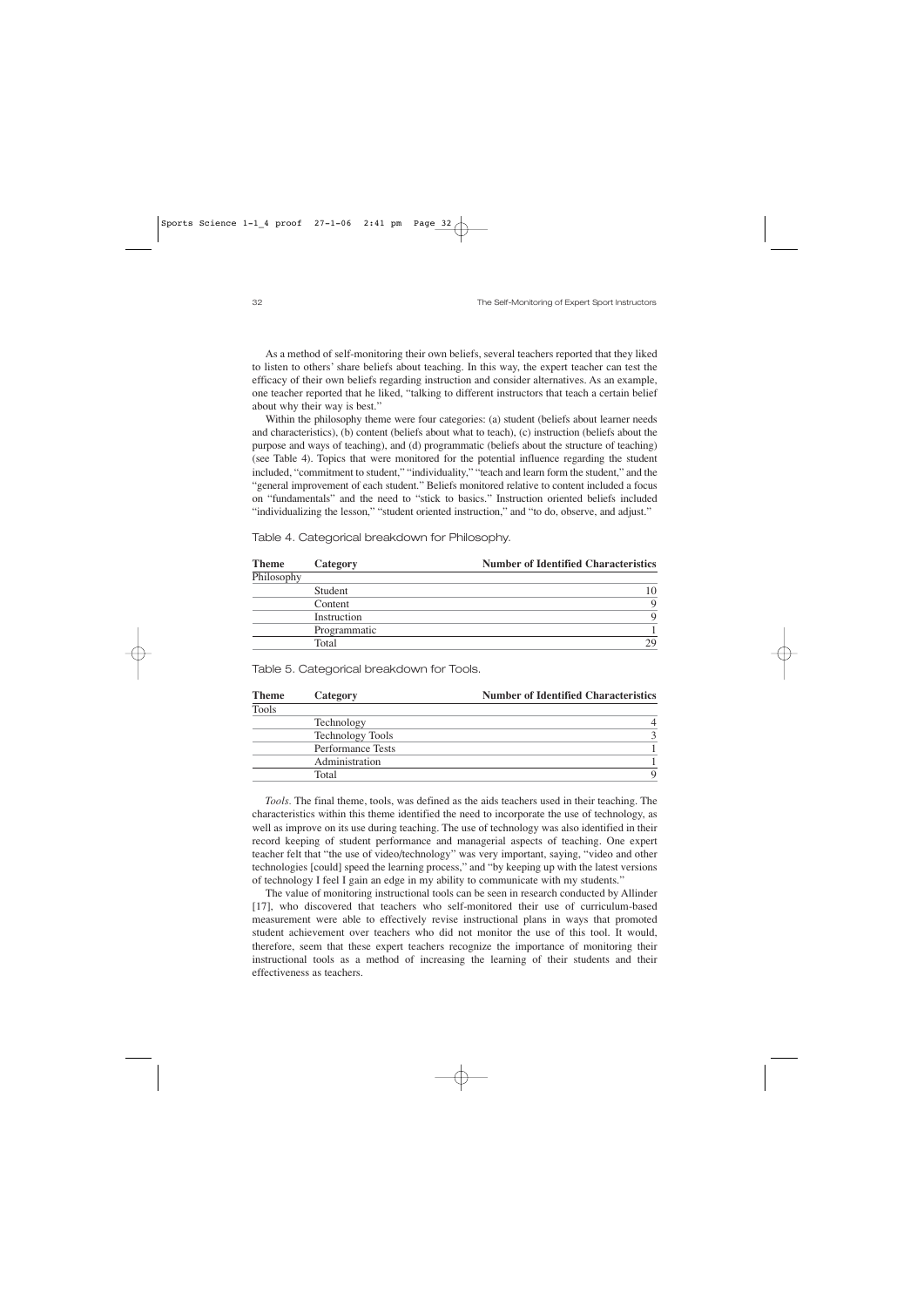Sports Science 1-1\_4 proof 27-1-06 2:41 pm

International Journal of Sports Science & Coaching Volume 1 · Number 1 · 2006

With less than 30% of the teachers identifying this area as a target for self-monitoring, it appears that compared to other aspects of professional practice, tools do not place highly. This may be due to the apparent disparity in beliefs regarding various tools for teaching. Consider the evidence from the use of video analysis. One teacher was straight forward in his condemnation: "I have found generally that most high tech teaching aids have been a waste of the students' time." Another seemed uncertain as she is "deciding on video's effectiveness and its appropriateness (in teaching)." And still another believes that "I feel that I have gotten so much better as a teacher by my thorough diagnosis of the student's problem through video analysis." Perhaps if the effectiveness of teaching tools was less contested, they would be more closely monitored. Among those who seem to value teaching aids, however, these are monitored often.

#### **SUMMARY AND RECOMMENDATIONS**

If the skills, knowledge, personal attributes, philosophy and tools monitored by expert teachers offer insight into what it takes to be a great teacher, this study provides some useful findings to those aspiring to elevate their coaching and teaching practices. Those responsible for coaching and teaching certification programs may also find the results of this study instructive.

The findings of this study revealed that both the scope and breadth of topics monitored by expert sport instructors were extensive. At the top of the list of areas regulated and monitored by these teachers were the skills necessary to successfully complete their mission as teachers. "Skills" received twice as much attention and recognition in self-monitoring by expert teachers than any other area. This finding suggests that for those who wish to climb the ladder of expertise in teaching and coaching, a careful accounting and monitoring of one's professional skills may be a good starting point. The findings may also lend support to the notion that experts are able to, "disembed meaningful and pertinent information from less important information" [29, p 38]. When these experts were asked what they self-monitored they overwhelmingly mentioned instructional skills, which are at the core of teaching and failed to mention that they self-monitor ancillary items.

Skills alone will not propel one to the level of expert. While closely monitored and highly developed skills may be requisite, knowledge appears to also be an important component of the expert teachers' arsenal. "Knowledge," the second most often monitored quality has often been linked with expertise  $[1, 3]$ , and teaching is no exception  $[5, 30]$ .

While not extensively mentioned in previous research or theories on expert teaching and coaching, the experts in this study identified personal characteristics as targets for selfmonitoring. They saw caring, disposition, passion, trust, joy and other personal qualities as essential characteristics to be monitored and adjusted. It therefore seems that personal characteristics play a role in the professional actions of expert golf instructors. Sarason's [31] notion that teachers, "desire to be caring and compassionate" (p. 1) and want to display this to students may hold true for expert golf teachers.

Finally, philosophy and teaching tools received scrutiny under the process of selfmonitoring. Checking one's beliefs and the tools used in undertaking the task of teaching sport, while not major factors, were concerns nonetheless of expert teachers. For one aspiring to become the best, these areas should be regularly monitored.

This research is the first of its kind and calls for additional research are necessary before definitive insights can be established. The study does, however, provide an interesting glimpse into the characteristics of professional practice that noted experts on golf teaching attend to and monitor closely.

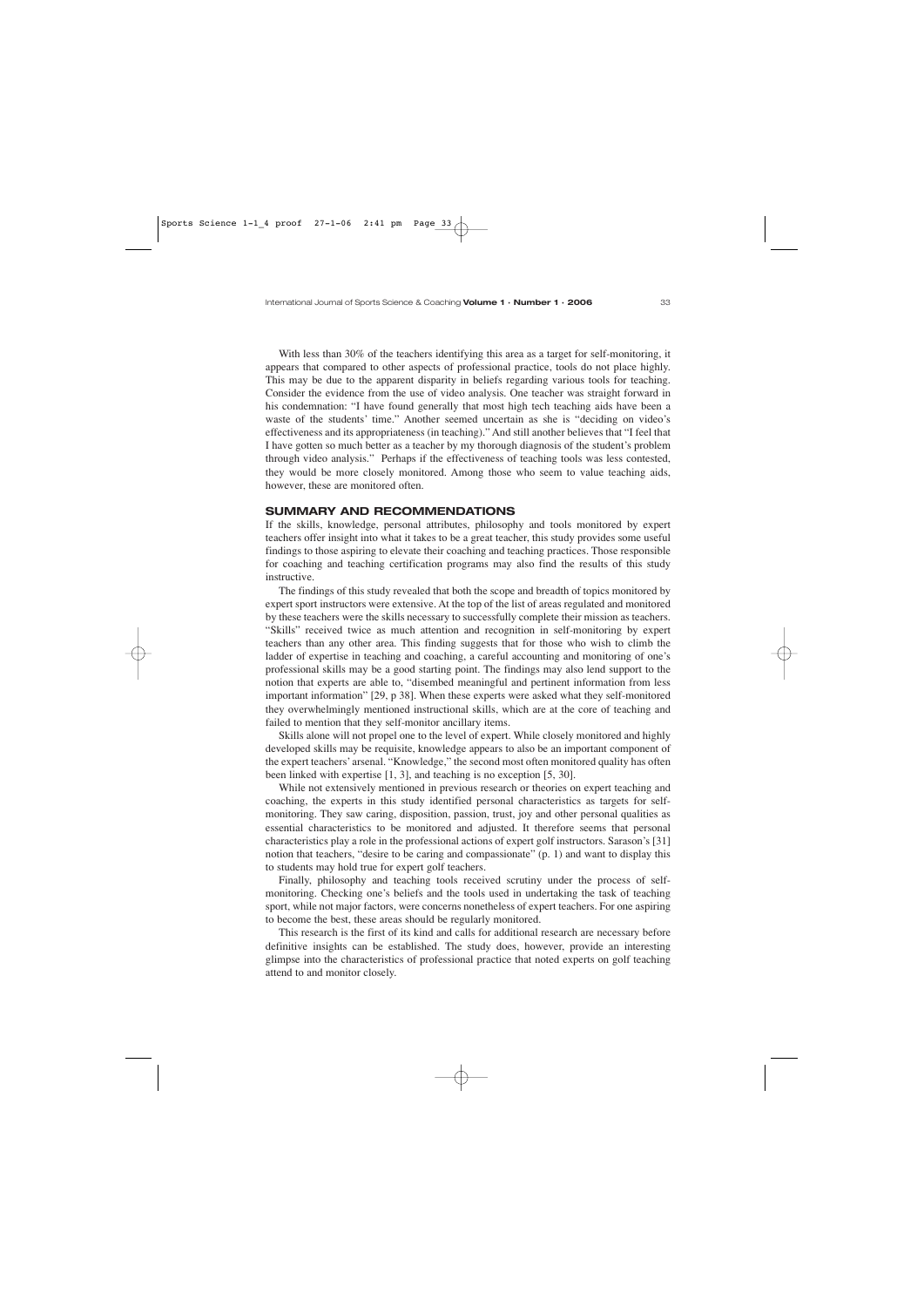Sports Science 1-1\_4 proof 27-1-06 2:41 pm Page

The Self-Monitoring of Expert Sport Instructors

#### **REFERENCES**

- Chi, M.T.H., Glaser, R., & Farr, M., The Nature of Expertise. Lawrence Erlbaum, Hillsdale, NJ, 1988. 1.
- 2. Ericsson, K.A. & Smith, J., eds., Toward a General Theory of Expertise, Cambridge University Press, Cambridge, MA, 1991
- Ericsson, K.A., The Road to Excellence: The Acquisition of Expert Performance in the Arts and Sciences, 3. Sports, and Games, Lawrence Erlbaum Associates, Mahwah, NJ, 1996.
- Berliner, D. C., In Pursuit of the Expert Pedagogue, Educational Researcher, 1986, 15(7), 5-13. 4.
- Berliner, D.C., Expertise: The Wonder of Exemplary Performances, in: Mangieri, J. & Block, C., eds.,  $5<sub>1</sub>$ Creating Powerful Thinking in Teachers and Students: Diverse Perspectives, Harcourt Brace College, Fort Worth, Texas, 1994, 161-186.
- Sparks-Langer, G., & Colton, A., Synthesis of Research on Teachers' Reflective Thinking, Educational 6. Leadership, 1991, 48, 37-44.
- 7. Tan, S., The Elements of Expertise, Journal of Physical Education, Recreation, and Dance, 1997, 68(2), 30-33.
- Kilbourn, B., Self-Monitoring in Teaching, American Educational Research Journal, 1991, 28(4), 721-736. 8.
- Zimmerman, B.J., Academic Studying and the Development of Personal Skill: A Self-Regulatory 9. Perspective, Educational Psychologist, 1998, 33(2/3), 73-86.
- Cole, C. & Bambara, L., Self-Monitoring: Theory and practice, in: Shapiro, E.S. and Kratochwill, T., eds.,  $10.$ Behavioral Assessment in Schools, The Gilford Press, New York, 2000, 220-227.
- Karoly, P., Mechanisms of Self-Regulation: A Systems View, Annual Review of Psychology, 1993, 44, 23-53.  $11.$
- Lan, W., & Morgan, J., Videotaping as a Means of Self-Monitoring to Improve Theater Students' 12. Performance, The Journal of Experimental Education, 2003, 71(4), 371-381.
- 13. Lan, W.Y., The Effects of Self-Monitoring on Students' Course Performance, Use of Learning Strategies, Attitude, Self-Judgment Ability, and Knowledge Representation, Journal of Experimental Education, 1996, 64, 101-115.
- $14.$ Manning, M., Self-Monitoring Reading, Teaching PreK-8, 2002, 32(4), 103-104.
- 15. Zimmerman, B.J., & Kitsantas, A., Self-Regulated Learning of Motoric Skill: The role of Goal Setting and Self-Monitoring, Journal of Applied Sport Psychology, 1997, 8, 60-75.
- Kitsantas, A., & Zimmerman, B., Comparing Self-Regulatory Processes among Novice, Non-expert, and 16. Expert Volleyball Players: A Microanalytic Study, Journal of Applied Sport Psychology, 2002, 14, 91-105.
- 17. Allinder, R., Effects of Teachers' Self-Monitoring on Implementation of Curriculum-based Measurement and Mathematics Computation Achievement of Students with Disabilities, Remedial and Special Education, 2000, 21, 219-228.
- Belifore, P. & Browder, D., The Effects of Self-Monitoring on Teachers' Data-Based Decisions and on the 18. Progress of Adults with Severe Mental Retardation, Education and Training in Mental Retardation, 1992, 27, 60-67.
- Jacobson, R., Teachers Improving Learning using Meta-cognition with Self-Monitoring Learning Strategies, 19. Education, 1998, 118(4), 579-564.
- Dunn, T. & Shriner, C., Deliberate Practice in Teaching: What Teachers do for Self-Improvement, Teaching 20. and Teacher Education, 1999, 15, 631-651.
- Baylor, A. & Kitsantas, A., A Comparative Analysis and Validation of Instructivist and Constructivist Self-21. Reflective tools (IPSRT and CPSRT) for Novice Instructional Planners, Journal of Technology and Teacher Education, 2005, 13(3), 433-457.
- Chi, M.T.H., Feltovich, P., & Glaser, R., Categorization and Representation of Physics Problems by Experts 22. and Novices, Cognitive Science, 1981, 5, 121-125.
- Schempp, P. G., Webster, C.; McCullick, B., Busch, C., & Sannen-Mason, I., How the Best Get Better: An 23. Analysis of the Self-Monitoring Strategies Used by Expert Golf Instructors. Sport, Education & Society, in press.

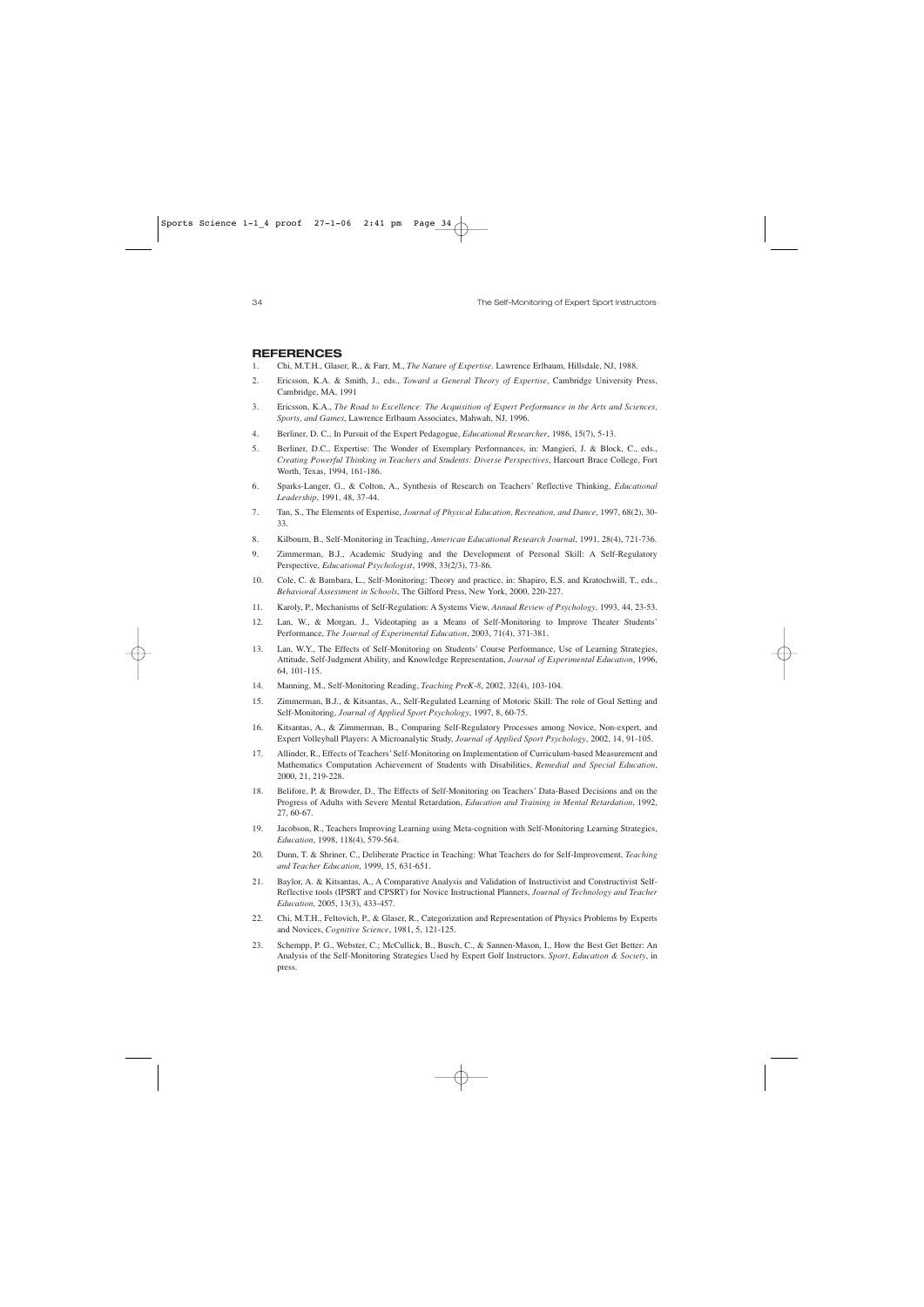Sports Science 1-1\_4 proof 27-1-06 2:41 pm Page 35

#### International Journal of Sports Science & Coaching Volume 1 · Number 1 · 2006

Veenman, S., & Denessen, E., The Coaching of Teachers: Results of Five Training Studies, Educational 24. Research & Evaluation, 2001, 7, 385-417.

- 25. Thibodeau, G., & Hillman, S., In Retrospect: Teachers who made a Difference from the Perspective of Pre-Service and Experienced teachers, Education, 2003, 24, 169-180.
- 26. Agne, K., Caring: The expert teacher's edge, Educational Horizons, 1992, Spring, 120-124.
- 27. Larson, A., & Silverman, S., Rationales and practices used by caring physical education teachers, Sport, Education & Society, 2005,10, 175-193.
- Noddings, N., An Ethic of Caring and its Implications for Instructional Arrangements, American Educational 28. Research Journal, 96, 1988, 215-230.
- 29. DeMarco, G. M., & McCullick, B. A., Developing Expertise in Coaching: Learning from the Legends, Journal of Physical Education, Recreation, and Dance, 1997, 8(3), 37-41.
- 30. Turner-Bisset, R., The Knowledge Base of the Expert Teacher, British Journal of Educational Research, 1999, 25, 39-56.
- 31. Sarason, S., Teaching as a Performing Art, Teachers College Press, New York, 1999.